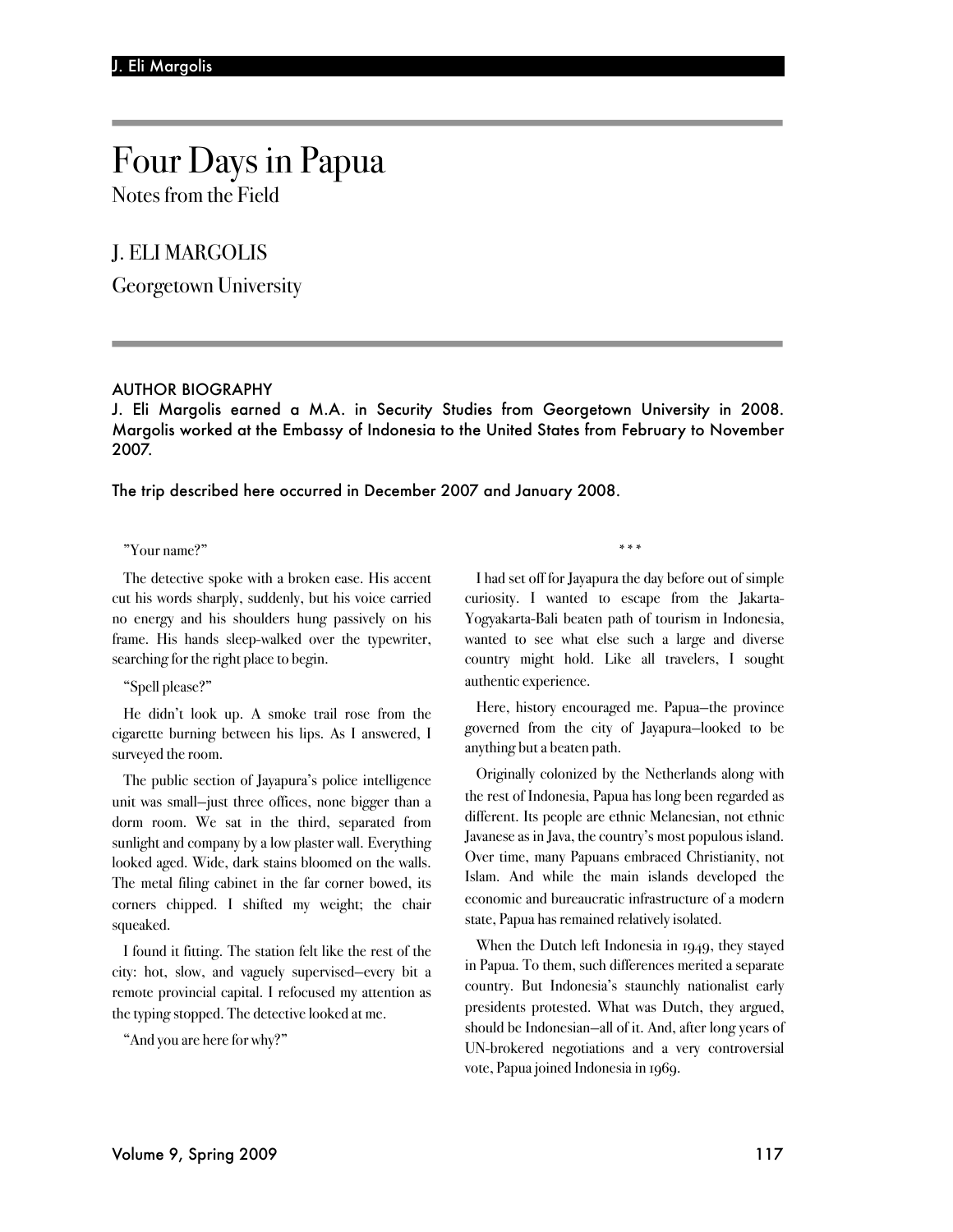But as the province joined Indonesia, many of its people rejected the idea. Even before the official handover, dissidents formed the Free Papua Movement. Some in its armed wing, the National Liberation Army, have been waging a low-level insurgency ever since. Over time, several issues inflamed resistance: large-scale migration from Java and Sulawesi, resource extraction by international corporations, local government corruption, a heavy security presence, a Jakarta-centered dictatorship, and human rights abuses.

Even after Indonesia's remarkable democratic transition earlier this decade, the province remains a flashpoint. In Indonesia, protests continue periodically; in 2006, a demonstration near Jayapura turned into a riot, killing four Indonesian officials. Abroad, a network of non-governmental organizations draw attention to the province; several advocate for Papuan independence outright.

But by the time I stepped into police headquarters, the province had calmed. The new democratic government in Jakarta promised cultural respect, regional autonomy, local representation, and development. The police were no longer controlled by the military. And the insurgency hovered near extinction.

Still, Papua remained closed to international journalists, and even tourists needed to check-in with police for special passes.

\*\*\*

The detective's keystrokes echoed around the otherwise silent office one at a time. Clack. Clack. Clack. While he typed my *surat jalan*—the required travel permit—I tried to make conversation.

"Why do I need a permit again?" I asked in a fake casual sing-song.

"Oh." The typing stuttered and then resumed. The detective smiled weakly. "It is the paperwork. For everybody. Just in case. For your safety."

"Safety?" I asked, with a forced note of concern. And after a pause: "Why? Is it dangerous?"

"No, no," he answered quickly, pausing for another smile. "It is not dangerous. Just for everybody. You are safe. Everybody has a permit." So I am safe, I thought,

but the permit is for my safety. I did not bother to point out the contradiction.

Still, he was likely right. Despite the province's small insurgency and recent riot, I faced little danger. The government maintained a heavy security presence around Jayapura. District and provincial police stations watched over the city's main avenues—a detached outpost, its night market. On the roads outside the city, a handful of military bases stood guard, their armored cars parked in a row, watching traffic.

If anything, I worried more about the military than the would-be rebels. Papuan dissidents often embrace outside observers. To them, foreigners—commonly NGO workers—are a source of international support. The government is less welcoming. The military in particular sees international observers as interlopers, meddlers.

I recalled with unease the night before, when a walk had turned into a lesson on local military culture.

That night, I had stepped outside of my hotel to find two young Javanese men selling fireworks. At first, the conversation flowed as it always had in Indonesia: name, age, nationality, their fireworks, my limited Indonesian. One of a hundred conversations of curiosity. Open and easy. Smiling.

But, when I parted, they caught up to me. And the questions got more intrusive. What are you doing here? Where are you going? When the pair started warning me away from certain areas, I stopped. We stood still, awkwardly lit by the headlights of passing traffic.

"Why are you so curious?" I asked over the buzz, turning their questions around. "Why are you following me?"

"To help," one answered, looking at the other. "To be friends."

The second pulled out a camera. "Let's take a picture! Friends!"

I motioned the camera down and made a sour face, more upset at myself than them. Open and easy and smiling, sure. I should have noticed earlier, I thought. Their haircuts and bearing. My light skin. I looked like an NGO researcher, and they were more than naturally curious. My hands shifted nervously. Faking a smile, I asked for confirmation: "Where do you work?"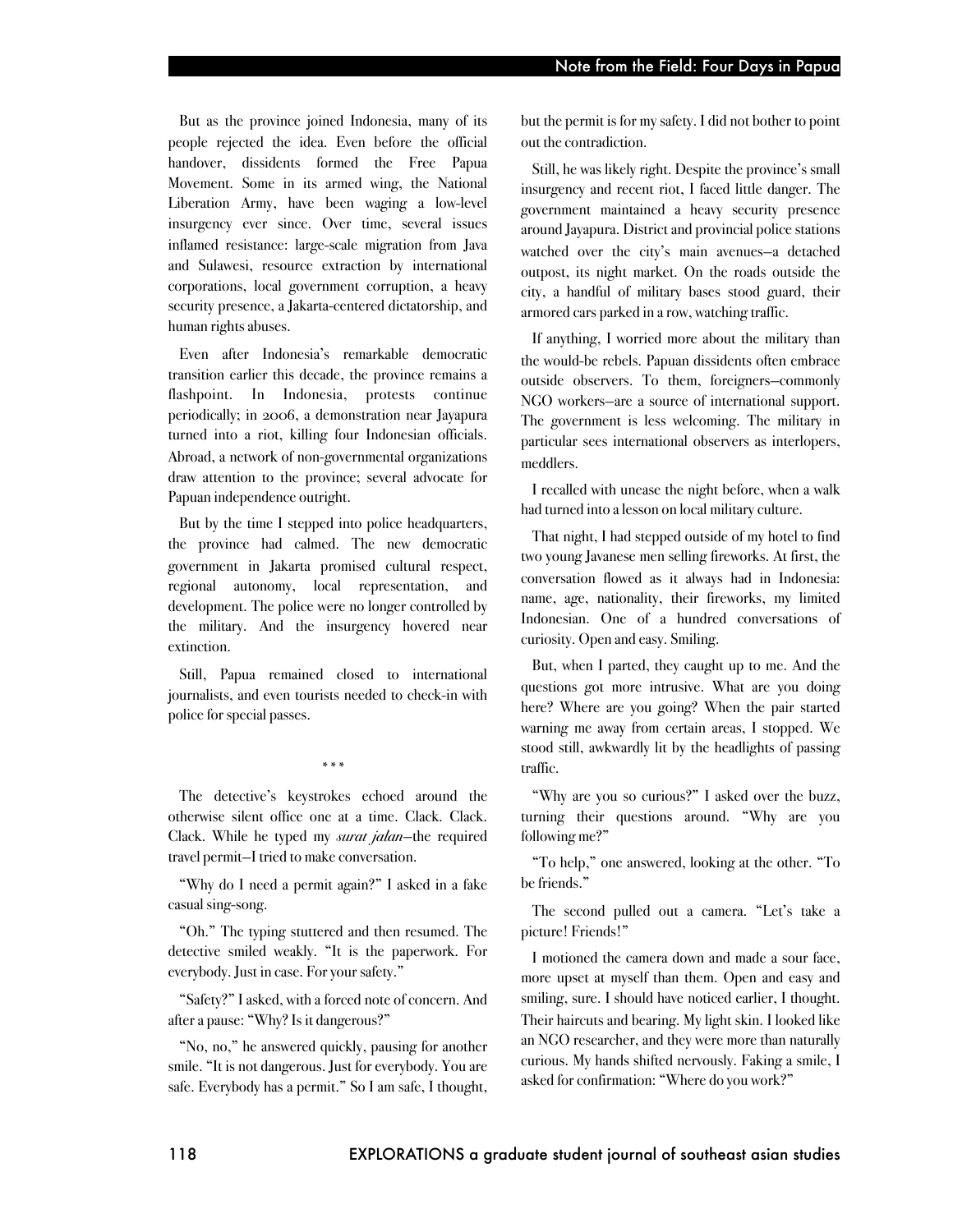### J. Eli Margolis

"For the army," the cameraman answered. "We are soldiers. We work for the army."

Calming a dizzying rush of uncertainty, I made my goodbyes and walked on, away, around a dark corner, toward the places they had asked me not to go. The damp night fed my nervous sweat. A small event, but no small displacement. I fumbled for a reaction, not knowing what to think, rudely pushed into reality—a researcher suddenly lost as his ink became experience.

My heart danced, I recalled, but I moved slowly, deliberately, like a drunk trying to pass as sober.

Stumbling upon a *wartel*, I tapped a quick email to the American Embassy in Jakarta, less for them than for me. "Nothing illegal," I wrote in closing, sure the pair had not acted under orders. "But certainly nothing reassuring."

The bang and rattle of the typewriter slide brought me back to the present, to the police office and the slow ceiling fan. I pushed myself upright and the chair again complained. The detective continued to type. Clack. Clack. Clack.

\*\*\*

The next day, I gathered my permit and bag to set out from Jayapura for Sentani, a smaller town several miles away. As soon as it began, the journey took an unexpected turn.

While bargaining with a *supir ojek* over the cost of a motorcycle ride, I heard a call for my attention. Nonchalantly, two Papuan men walked over, interrupting my awkward negotiations. The driver and I both paused.

The two were almost comically mismatched. One stood tall and spare, with a bare and serious face. The other was short and accessorized, wearing a bright aluminum watch, a dark safari cap, and a thick mustache that ruled proudly over the lower half of his face.

Ignoring the *ojek* driver, they pointed me toward the public taxi, a dented but sturdy white van. We boarded together. And, after a short ride, they motioned me off. Out past the city, out off the highway. They set to walking and I followed.

At a bend in the dirt road, the tall man turned around. "This," he said, motioning to the right, "is my house."

A neighborhood of cinder-block structures fanned out before us, draped in thick coats of bright paint. His house, from its narrow front porch to its tall rear wall, radiated lime green.

"Please, sit," said the short man, nodding to a couch on the porch.

The tall man disappeared inside and a woman emerged with lemonade and cookies. Across the street, boys played in worn shorts, with shoes discarded and shirts optional. I slung off my pack and sat down, disoriented, but with enough presence of mind to thank the woman generously. His wife, I thought.

"Next time, take the taxi," advised the shorter man. "It is cheap. Look for the white vans and then ask the driver where you are going."

I agreed, and discussion continued. At the speed of lemonade-sips, the conversation moved predictably another conversation of curiosity. Smiling. I answered more questions than I asked. Eventually, I told them about my earlier trips across Java and Bali.

The tall man wanted to know more. "Why are you here, in Papua?"

"Vacation," I said. "I am a student in Washington, D.C., in America. I came here for vacation, to learn about Indonesia."

"Student," he repeated, "not working for research, not NGO?"

"No."

"Oh," he said, looking past me into the street. He sounded disappointed.

\*\*\*

At times, activists and academics seem to be the only foreigners watching Papua. Usually, the activist voice is louder, more certain. But sometimes the line between the two groups blurs. Before setting off for Indonesia, I had read reports by both. Briefly, I had even conducted interviews.

Several months earlier and half a world away, I sat down with two human rights activists as they lobbied the United States Congress. To them, the situation is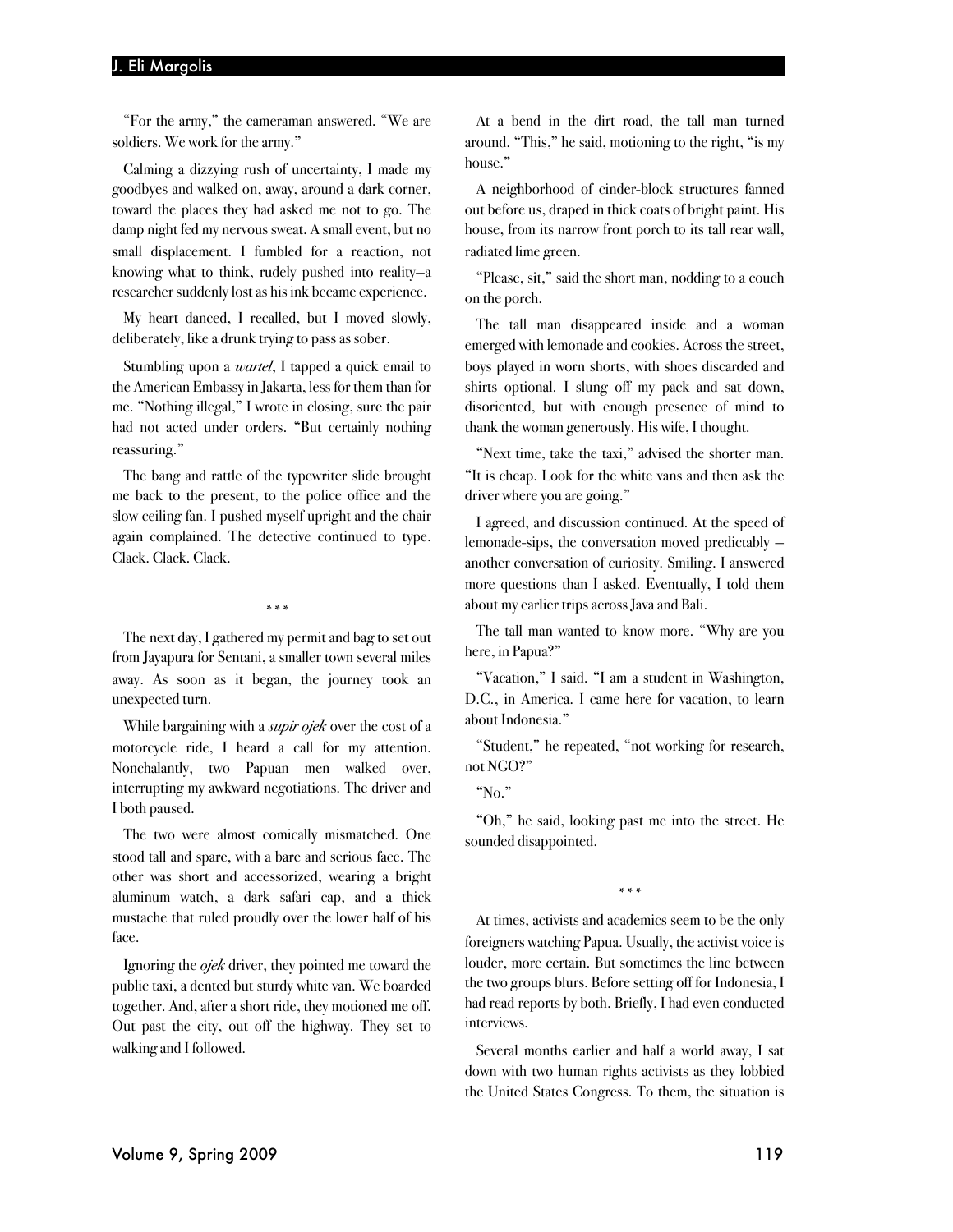binary. In Papua, there is good; it is native, just, and innocent, if imperfect. And there is bad; it is imposed, illegitimate, and destructive. Pushing the province into Star Wars, one called it "the dark side." At the time, I just shrugged.

But Papua complicated things. Moving from chat to chat, I caught glimpses of a second Jayapura, a mirror city birthed by this tension. The government kept calm the surface. But invited visitors swam deeper. Hints came and then disappeared sporadically: an activist telling me how an old woman guided him quietly to a scene of government abuse; those two Papuan men, too eager to shepherd and speak with a researcher; an *ojek* driver, offering me a cot in his house so that I could avoid the government register at a hotel.

"It is fine," he had assured me. "A young man, too, came one week ago. For an NGO."

But even as I breathed the dust and road-smog of Papua, even as I walked, I could never shake my skepticism. I understood the international open hearts that pressed for education, free speech, or healthcare. It was those pushing for independence that confused me. From my small perch near Jayapura, the province looked vast, underdeveloped, diverse, destitute, and inaccessible—poor soil in which to plant the seeds of a new state.

Still, I felt unsure. With each step, my walk brought me no nearer to certainty. Like the city, my mind felt divided. If cold policy stretched over the surface, hot doubt flowed beneath it. Conclusions froze and boiled, crashed and melted away. If not independence, then the province deserved reform, I decided—the government's promises of respect, representation, and development. Promises. But implemented by whom?

My feet continued to move in a quiet cadence. I thought of the detective. I thought of the soldiers. I thought of the researcher that came before me, imagined him white with youth.

I thought finally of the Papuan boys playing, of the man with the lime-green home. And what does this mean to them? No answers came to me.

#### \*\*\*

A day later, I sat outside my guesthouse, watching an indifferent orange sky close out the year, unsure of what to do with the last hours of 2007. New Year's Eve in Papua. I decided to take a walk.

In Sentani as it was in Jayapura, the ethnic differences were almost geographic. The Javanese claimed sites of uniform and commerce: the military bases and police posts, the driver's seats, the storefronts. Papuans took the highways, the boardand-tin villages, the betel stands. Migrants from Sulawesi moved between the two.

And all held claim to God. But, as the mosques watched over scattered corners, the churches claimed the main. They lined the highway: great, reaching structures, many without walls, open to God and the wind, open to salvation from the heat of bodies clustered close together. Along the roads, they outnumbered police outposts.

But the one I stumbled upon was different, no more than a house on a side-street. In the dark, I saw people gathering outside its double doors, and studied the shadows they cast across the light streaming out from inside.

On impulse, I walked over. The group quieted as I approached, a ghost from the darkness.

"*Selamat tahun baru*!" I almost shouted, smiling, nervous. "Happy New Year! Is this a church?"

"Happy New Year!" they responded. And, almost without hesitation: "Please, please come in."

"Are you a Christian?"

"We are having a service tonight. Come in, come in."

Pushed along, I followed their hands, riding on a wave of greetings. To the pastor, to an old woman, to and past a family, to the corner. I searched for an outof-the-way spot and sat down. The room filled quickly, crowded with maybe fifty people.

The service moved, but moved blurry. The convocation, the sermon came too quickly for me to understand, wrapped in accents too thick to decipher. Language fell into the background, mingled with the sweating heat in a haze. They called to God and I stepped back.

I felt like a phony, like aleech. Unable to find my own meaning in the new year, I had sneaked in to steal theirs. Eager for authentic experience, I found something deeper than I could understand, more